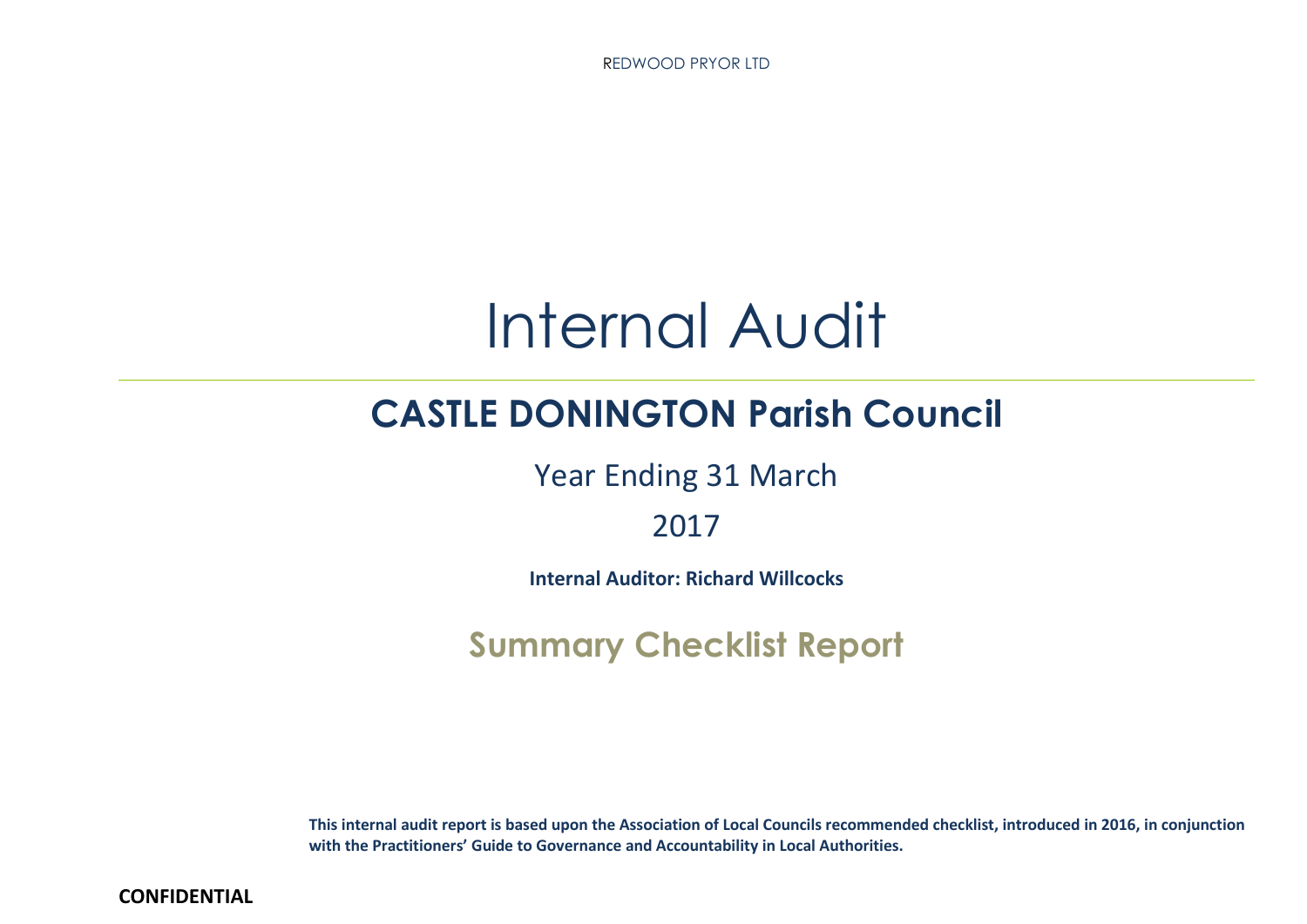| <b>Name of Council</b>    | <b>Castle Donington Parish Council</b> | Name of Clerk to the Council    | <b>Fiona Palmer</b>                                       |
|---------------------------|----------------------------------------|---------------------------------|-----------------------------------------------------------|
| <b>No. Of Councillors</b> | 14                                     | Name of RFO (if different)      |                                                           |
| Quorum                    |                                        | <b>Precept (for audit year)</b> | £270,695 excl. Council Tax<br><b>Support Grant (CTSG)</b> |
| Electorate                | 5,441                                  | <b>Gross budgeted income</b>    | £310,763                                                  |

| KEY POLICIES AND PROCEDURES DOCUMENTATION REVIEW. |                                          |            |                    |                |                       |                                                                       |               |                      |                    |                                |            |                                                                       |
|---------------------------------------------------|------------------------------------------|------------|--------------------|----------------|-----------------------|-----------------------------------------------------------------------|---------------|----------------------|--------------------|--------------------------------|------------|-----------------------------------------------------------------------|
|                                                   |                                          |            | <b>Last Review</b> |                |                       |                                                                       |               |                      | <b>Next Review</b> |                                | Annual     |                                                                       |
|                                                   |                                          | Adopted    | Date               | Prepared<br>By | <b>Approved</b><br>By | <b>Key Changes</b>                                                    | On<br>Website | Copy<br><b>Taken</b> | Due                | <b>Key Changes</b><br>Proposed | Review?    | <b>Recommendations</b>                                                |
| 1                                                 | Governance                               |            |                    |                |                       |                                                                       |               |                      |                    |                                |            |                                                                       |
| 1.1                                               | <b>Standing Orders</b>                   | $\sqrt{ }$ | 25/05/17           | <b>Clerk</b>   | Council               |                                                                       | $\sqrt{ }$    | SC                   | $May-18$           |                                | $\sqrt{ }$ |                                                                       |
| 1.2                                               | <b>Financial Regulations</b>             | $\sqrt{ }$ | 25/05/17           | <b>Clerk</b>   | Council               |                                                                       | $\sqrt{ }$    | <b>SC</b>            | $May-18$           |                                | $\sqrt{ }$ |                                                                       |
| 1.3                                               | Committee Terms of<br>Reference $(1)$    | $\sqrt{ }$ | 25/05/17           | <b>Clerk</b>   | Council               | <b>Planning Committee Term</b><br>of Ref deferred to next<br>meeting. |               |                      | $May-18$           |                                | $\sqrt{ }$ | <b>That Council</b><br>considers that these                           |
| 1.4                                               | <b>Risk Assessment</b>                   | $\sqrt{ }$ | 25/05/17           | <b>Clerk</b>   | Council               |                                                                       |               | HC                   | $May-18$           |                                | $\sqrt{ }$ | key documents be<br>uploaded onto the                                 |
| 1.5                                               | Statement of Internal<br>Control         | $\sqrt{ }$ | 25/05/17           | <b>Clerk</b>   | Council               | Initial policy                                                        |               |                      | $May-18$           |                                | $\sqrt{ }$ | (new) Council<br>website, with the<br>documents detailing             |
| 1.6                                               | <b>Complaints Procedure</b>              | $\sqrt{ }$ | 25/05/17           | <b>Clerk</b>   | Council               |                                                                       |               | <b>HC</b>            | $May-18$           |                                | $\sqrt{ }$ | the date approved                                                     |
| 1.7                                               | Code of Conduct                          | $\sqrt{ }$ | 25/05/17           | <b>Clerk</b>   | Council               | Subject to amendment                                                  | $\sqrt{ }$    | <b>SC</b>            | $May-18$           |                                | $\sqrt{ }$ | and who approved<br>(e.g. approved by<br><b>Council at meeting of</b> |
| 1.8                                               | <b>Equal Opportunities</b>               | $\sqrt{ }$ | 25/05/17           | <b>Clerk</b>   | Council               |                                                                       |               |                      | $Mav-18$           |                                | $\sqrt{ }$ | xxx)                                                                  |
| 1.9                                               | <b>Reserves Policy</b>                   | $\sqrt{ }$ | 25/05/17           | <b>Clerk</b>   | Council               | Initial policy                                                        |               |                      | $May-18$           |                                | $\sqrt{ }$ |                                                                       |
| 1.10                                              | <b>Model Publication</b><br>Scheme (Fol) | $\sqrt{ }$ | 25/05/17           | <b>Clerk</b>   | Council               |                                                                       | $\sqrt{ }$    | <b>SC</b>            | $Mav-18$           |                                | $\sqrt{ }$ |                                                                       |

**① Committees: Recreation, Amenities, Planning** *SC = Scanned copy taken HC = Hard copy taken*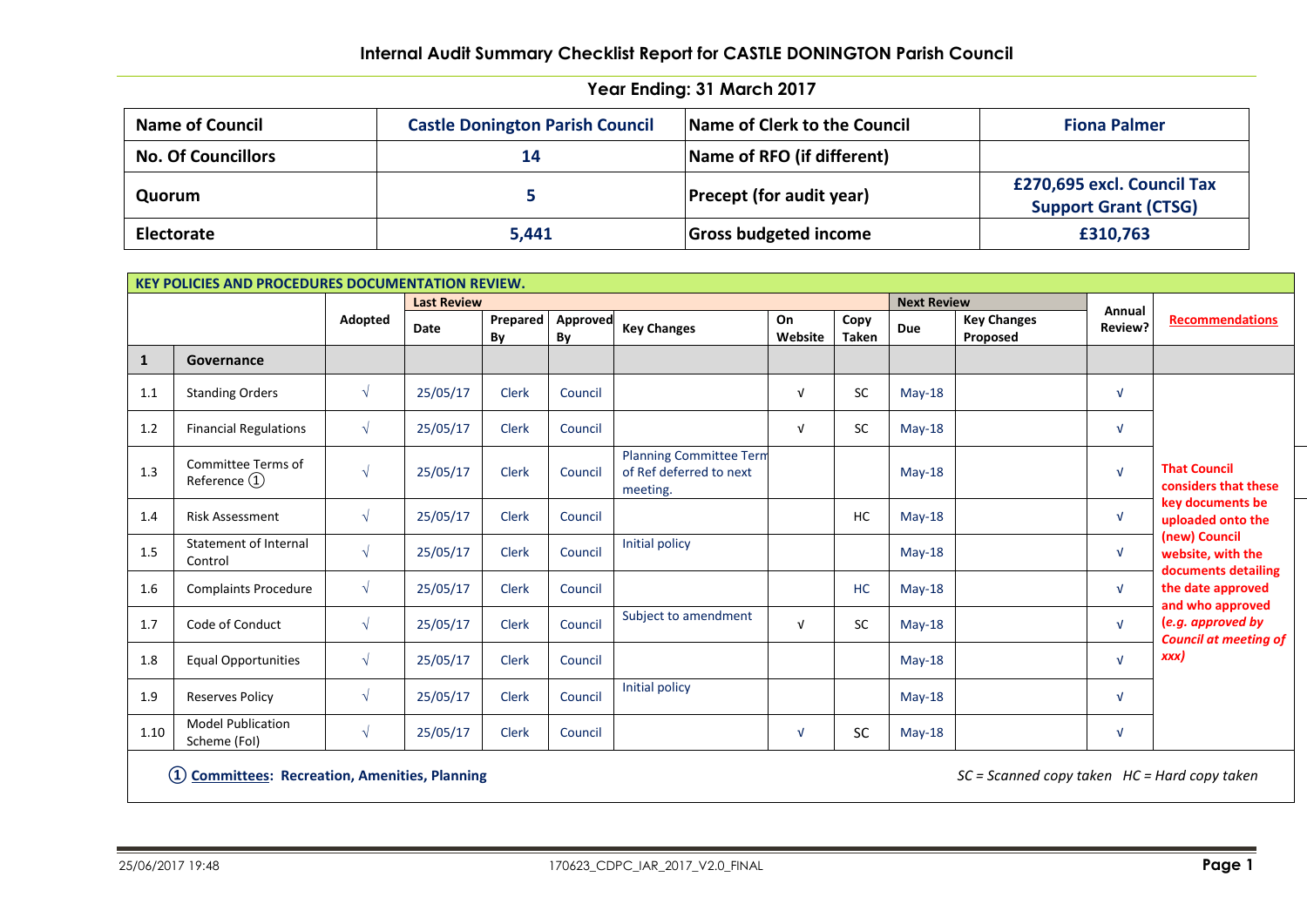| 1.    | <b>Book-Keeping</b>                                          |     |           | <b>Comments &amp; Recommendations</b>                                                    |
|-------|--------------------------------------------------------------|-----|-----------|------------------------------------------------------------------------------------------|
| 1.1   | Ledger maintained & up to date?                              | Yes | <b>No</b> | The accounts are balanced monthly and are up to date to the financial year-end.          |
| $1.2$ | Arithmetic correct?                                          | Yes | <b>No</b> | Checks of the Scribe accounts and cashbook confirmed that the arithmetic was correct.    |
| 1.3   | Evidence of internal control?                                | Yes | Ne.       | Internal audit<br>$\bullet$                                                              |
|       |                                                              |     |           | Risk assessment policy                                                                   |
|       |                                                              |     |           | Statement of internal control                                                            |
|       |                                                              |     |           | Budgetary control and monitoring-quarterly                                               |
|       |                                                              |     |           | Bank reconciliation review by Council-quarterly                                          |
|       |                                                              |     |           | Segregation of duties                                                                    |
| 1.4   | VAT evidence, recording and reclaimed?                       | Yes | <b>No</b> | The Council can recover VAT through the Local Authorities and Similar Bodies Scheme.     |
|       |                                                              |     |           | A claim for repayment of VAT is made quarterly to HMRC.                                  |
|       |                                                              |     |           | The latest claim submitted was for the 3 months to 31/03/17.                             |
|       |                                                              |     |           | Testing indicated that VAT on income and expenditure had been correctly applied.         |
|       |                                                              |     |           | There was a VAT inspection approx. 14 years ago.                                         |
| 1.5   | Payments in the ledger supported by invoices, authorised &   | Yes | <b>Ne</b> | See 'Transaction Spot Check' section at the end of this report.                          |
|       | minuted?                                                     |     |           |                                                                                          |
| 1.6   | Is S137 expenditure separately recorded and within statutory | Yes | <b>No</b> | A separate S137 account is maintained in the cash book to record equivalent S137         |
|       | limits?                                                      |     |           | expenditure and expenditure incurred in the year was within statutory limits.            |
| 1.7   | Is S137 expenditure of direct benefit to the electorate?     | Yes | <b>Ne</b> | All S137 expenditure incurred in the current financial year was in respect of activities |
|       |                                                              |     |           | relevant to the parish.                                                                  |

|     | <b>Due Process</b>                                         |            |           | <b>Comments &amp; Recommendations</b>                                                   |  |
|-----|------------------------------------------------------------|------------|-----------|-----------------------------------------------------------------------------------------|--|
| 2.1 | <b>Standing Orders adopted since 2010?</b>                 | <b>Yes</b> | <b>Ne</b> | Standing Orders have been adopted,                                                      |  |
|     |                                                            |            |           | See: 'KEY POLICIES AND PROCEDURES DOCUMENTATION REVIEW schedule above.                  |  |
| 2.2 | <b>Standing Orders reviewed at Annual Meeting?</b>         | Yes        | <b>Ne</b> | Standing Orders are reviewed annually.                                                  |  |
|     |                                                            |            |           | See: 'KEY POLICIES AND PROCEDURES DOCUMENTATION REVIEW schedule above.                  |  |
| 2.3 | <b>Financial Regulations adopted?</b>                      | Yes        | <b>Ne</b> | Financial Regulations have been adopted.                                                |  |
|     |                                                            |            |           | See: 'KEY POLICIES AND PROCEDURES DOCUMENTATION REVIEW schedule above.                  |  |
| 2.4 | <b>Financial Regulations properly tailored to Council?</b> | <b>Yes</b> | <b>Ne</b> | The current Financial Regulations are based on the current NALC model Financial         |  |
|     |                                                            |            |           | Regulations, adapted to suit the requirements of the Council.                           |  |
| 2.5 | <b>Equal Opportunities policy adopted?</b>                 | Yes        | <b>No</b> | An Equal Opportunities policy has been adopted.                                         |  |
|     |                                                            |            |           | See: 'KEY POLICIES AND PROCEDURES DOCUMENTATION REVIEW schedule above.                  |  |
| 2.6 | <b>RFO appointed?</b>                                      | Yes        | <b>No</b> | Fiona Palmer was appointed as Clerk to the Council in January 2000, with responsibility |  |
|     |                                                            |            |           | as the RFO.                                                                             |  |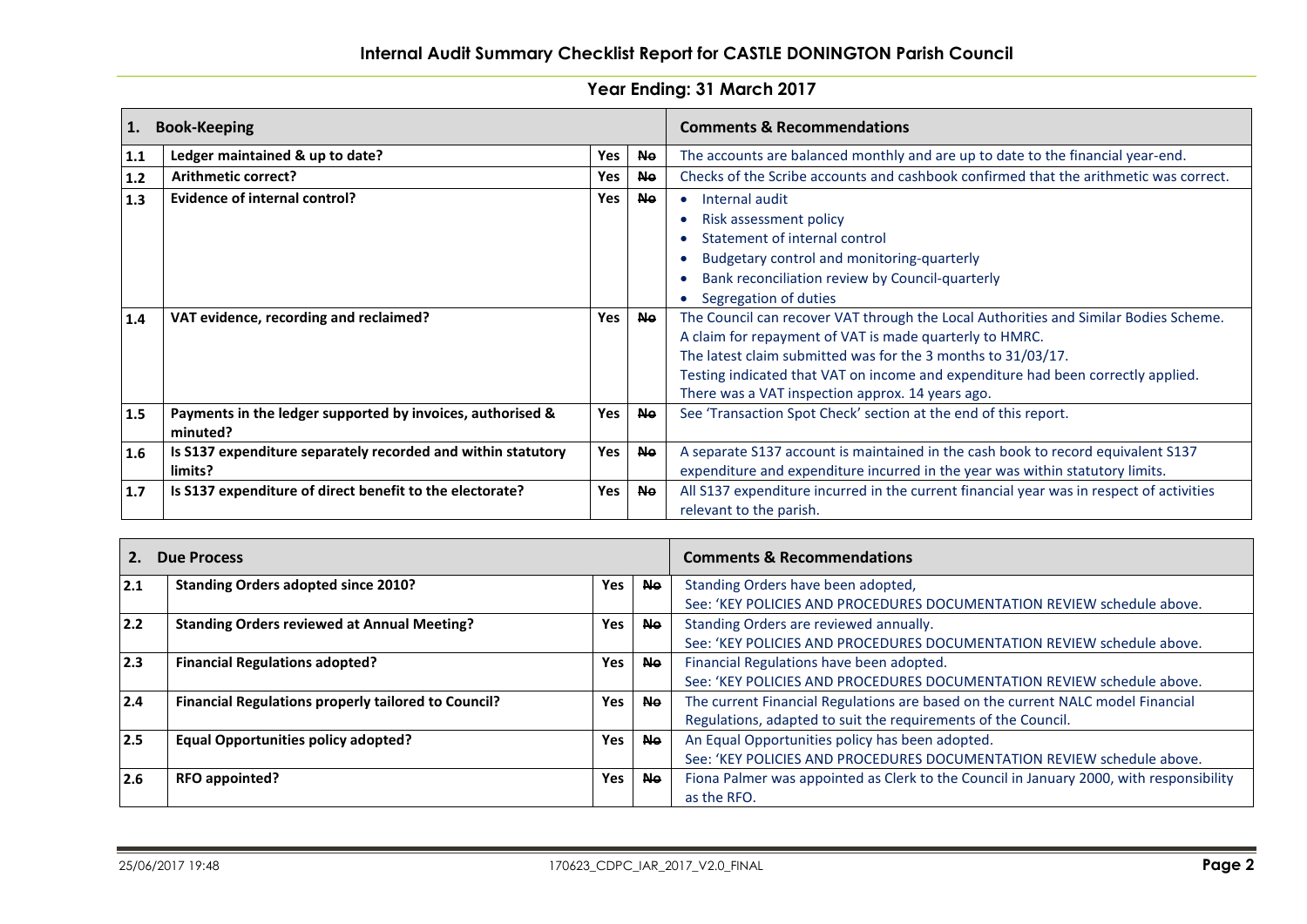|      | 2. Due Process                                                          |            |           | <b>Comments &amp; Recommendations</b>                                                                                                                                                                                                                                                                                                                                                                                                                                                                                                                                                          |
|------|-------------------------------------------------------------------------|------------|-----------|------------------------------------------------------------------------------------------------------------------------------------------------------------------------------------------------------------------------------------------------------------------------------------------------------------------------------------------------------------------------------------------------------------------------------------------------------------------------------------------------------------------------------------------------------------------------------------------------|
| 2.7  | List of member's interests held?                                        | Yes        | <b>No</b> | Councillors complete their Members Interest form and forward to the Clerk, who having<br>taken a copy (which is uploaded onto the Council's website), forwards the original to<br>North West Leics District Council (NWLDC).<br>Annually the Clerk will remind councillors of their responsibility to review and update<br>their Members Interest form as applicable.<br>Currently there is no link from the NWLDC website to the Council's website to access the<br>Register of Member's Interest held by NWLDC.                                                                              |
| 2.8  | Agendas signed, informative and displayed with 3 clear days'<br>notice? | <b>Yes</b> | <b>Ne</b> | At least 5 days prior to the Council meeting the clerk prepares and signs the council<br>meeting agenda, which lists matters for discussion and is posted on the Council's<br>website, the parish council office notice boards.                                                                                                                                                                                                                                                                                                                                                                |
| 2.9  | Purchase orders raised for all expenditure?                             | <b>Yes</b> | <b>Ne</b> | Financial Regulations determine how commitment to purchase is made (see 2.10).<br>Documentation e.g. letter, email, purchase order or equivalent purchase confirmation, is<br>raised for all expenditure, where possible.                                                                                                                                                                                                                                                                                                                                                                      |
| 2.10 | Purchasing authority defined in Financial Regulations?                  | <b>Yes</b> | <b>Ne</b> | The Financial Regulations were updated on 25/05/17 and stipulate that:<br>• Up to £1,000; best value to be obtained.<br>£1,000 - £3,000; RFO to strive to obtain 3 estimates.<br>£3,000 -£25,000; RFO to obtain 3 written quotes.<br>£25,000 and above; apply specific tender rules as per the Financial Regulations.<br>Financial Regulations state that in cases of emergency the Clerk, may incur expenditure<br>on behalf of the Council up to a limit of £1,000, which the Clerk must then report to the<br>Chair as soon as possible and to the Council as soon as practical thereafter. |
| 2.11 | Legal powers identified in minutes and/or ledger?                       | <b>Yes</b> | <b>Ne</b> | Whilst the applicable legal power is not specifically noted in the minutes or the accounts,<br>it is the responsibility of the Clerk to ensure that the Council applies the correct legal<br>power.                                                                                                                                                                                                                                                                                                                                                                                            |
| 2.12 | Committee terms of reference exist and have been reviewed?              | Yes        | <b>No</b> | In addition to the full Council, which meets monthly, except for August, there are the<br>following committees:<br>• Recreation Committee, meets bi-monthly as required<br>• Amenities Committee, meets bi-monthly<br>• Planning Committee, meets bi-monthly<br>Terms of reference have been adopted for each of these committees.<br>See: 'KEY POLICIES AND PROCEDURES DOCUMENTATION REVIEW schedule above.                                                                                                                                                                                   |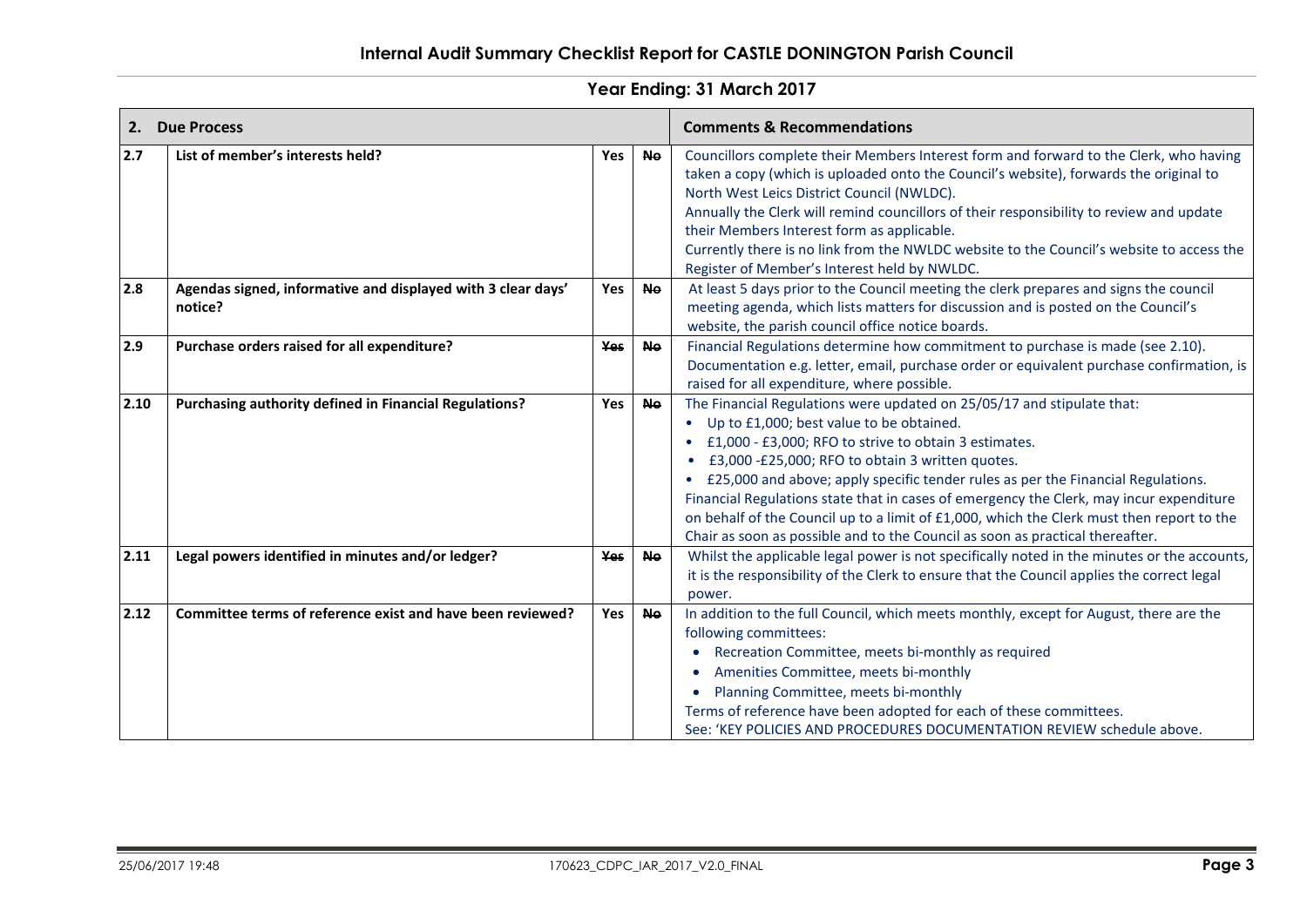| 3.  | <b>Risk Management</b>                                                 |            |           | <b>Comments &amp; Recommendations</b>                                                                                                                                                                                                                                                                                                           |
|-----|------------------------------------------------------------------------|------------|-----------|-------------------------------------------------------------------------------------------------------------------------------------------------------------------------------------------------------------------------------------------------------------------------------------------------------------------------------------------------|
| 3.1 | Does a scan of the minutes identify any unusual financial<br>activity? | <b>Yes</b> | No        | Minutes are prepared for all meetings of Council and committees and which are uploaded<br>onto the Council website following approval at a subsequent Council meeting.<br>No unusual financial activity was found in the minutes reviewed.<br>Minutes for the Council and committees have been uploaded onto the village website up<br>to date. |
| 3.2 | Is an annual risk assessment carried out?                              | Yes        | <b>No</b> | The Council has adopted a risk assessment policy.<br>See: 'KEY POLICIES AND PROCEDURES DOCUMENTATION REVIEW schedule above.                                                                                                                                                                                                                     |
| 3.3 | Is Insurance cover appropriate and adequate?                           | <b>Yes</b> | <b>No</b> | The insurance is renewed annually on 1 <sup>st</sup> May.<br>Insurance cover is currently placed with Came & Co, with the policy underwritten by<br>Aviva.<br>A 3-year contract with Came & Co was taken out in 2016, which expires on 30/04/19.                                                                                                |
| 3.4 | Evidence of annual insurance review?                                   | Yes        | <b>No</b> | Prior to the next insurance contract renewal, the Clerk will undertake a competitive<br>review, to obtain best value.                                                                                                                                                                                                                           |
| 3.5 | Internal financial controls documented and evidenced?                  | <b>Yes</b> | <b>Ne</b> | The Council has adopted a Statement of Internal Control. See: 'KEY POLICIES AND<br>PROCEDURES DOCUMENTATION REVIEW schedule above.<br>In addition, effective and acceptable financial control procedures are operative as<br>stipulated in the Financial Regulations.                                                                           |
| 3.6 | Minutes initialled, each page identified and overall signed?           | <b>Yes</b> | <b>No</b> | Minutes of Council are signed by the chair of the meeting (at which the minutes were put<br>forward for approval).<br>Each page of the minutes is identifiable by the unique sequential minute and page<br>number and is signed by the meeting chair (as above) and dated.                                                                      |
| 3.7 | Regular reporting and minuting of bank balances?                       | Yes        | <b>Ne</b> | Bank reconciliations for each account are presented quarterly to Council, as a minimum.                                                                                                                                                                                                                                                         |
| 3.8 | S137 expenditure minuted?                                              | <b>Yes</b> | <b>No</b> | S137 expenditure is not currently minuted separately.                                                                                                                                                                                                                                                                                           |
|     |                                                                        |            |           | <b>RECOMMENDATION:</b><br>That any S137 expenditure incurred is minuted as S137 expenditure.                                                                                                                                                                                                                                                    |

| <b>Budget</b><br>4. |                                                   |     | <b>Comments &amp; Recommendations</b> |                                                                                |
|---------------------|---------------------------------------------------|-----|---------------------------------------|--------------------------------------------------------------------------------|
| 4.1                 | Annual budget prepared to support precept?        | Yes | <b>No</b>                             | A detailed budget is prepared annually by the Clerk in support of the precept. |
| 4.2                 | Has budget been discussed and adopted by Council? | Yes | <b>Ne</b>                             | The budget is reviewed and approved by the Council.                            |
|                     |                                                   |     |                                       | The 2016-17 budget was approved by the Council on 27/01/16.                    |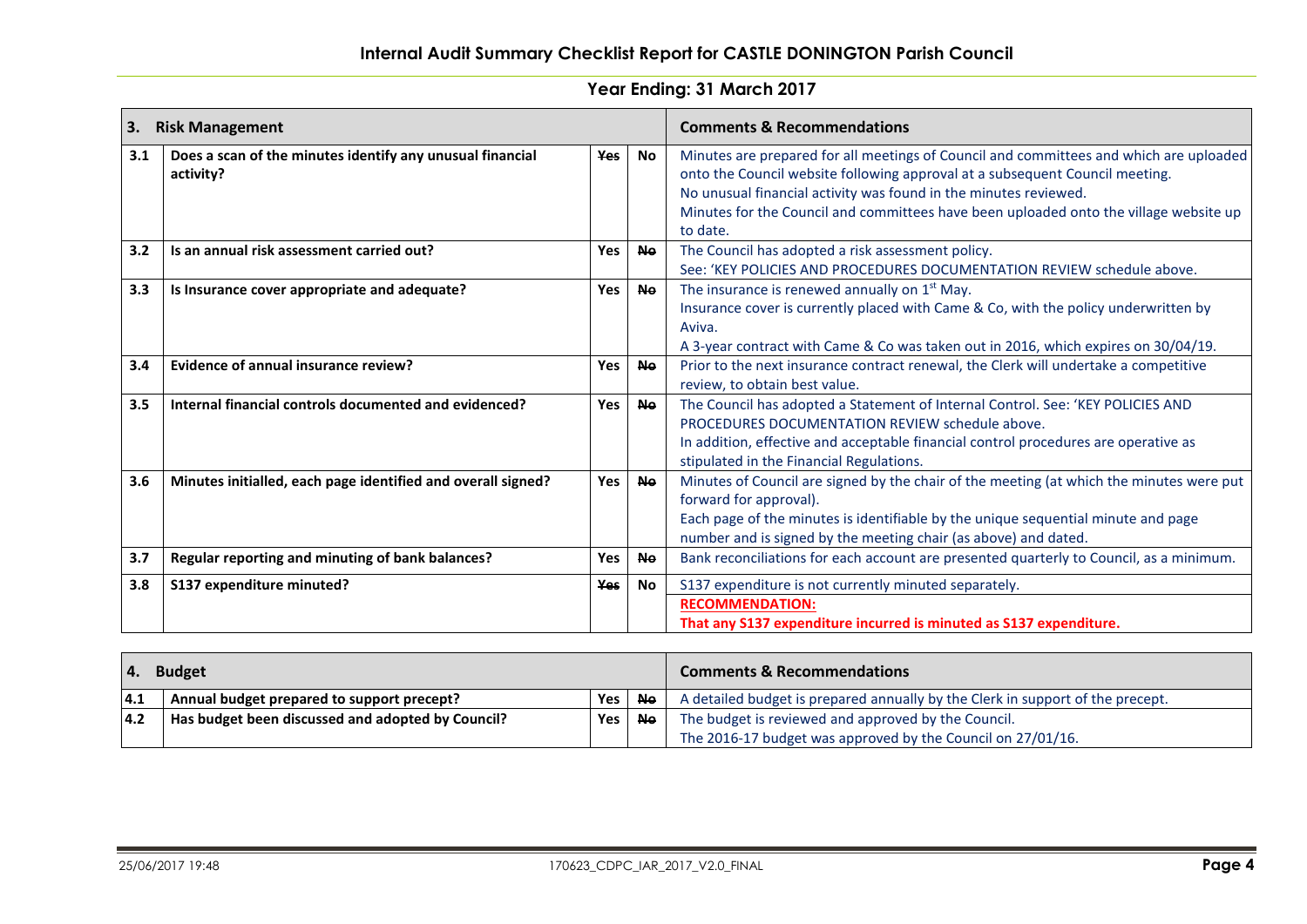| <b>Budget</b><br><b>4.</b> |                                        |     | <b>Comments &amp; Recommendations</b> |                                                                                                                                                                                                                                                                                                                                    |
|----------------------------|----------------------------------------|-----|---------------------------------------|------------------------------------------------------------------------------------------------------------------------------------------------------------------------------------------------------------------------------------------------------------------------------------------------------------------------------------|
| 4.3                        | Any reserves earmarked?                | Yes | <b>Ne</b>                             | The Council had £316,668 earmarked reserves listed as at 31 March 2017.<br>General (free) reserves at the financial year-end were £161,046, representing 59% of the<br>2016-17 precept of £270,965.<br>The Council has adopted a formal Reserves Policy. See: 'KEY POLICIES AND PROCEDURES<br>DOCUMENTATION REVIEW schedule above. |
| 4.4                        | Any unexplained variances from budget? | Yes | <b>Ne</b>                             | All explained as per the Annual Return and the regular financial reports to Council.                                                                                                                                                                                                                                               |
| 4.5                        | Precept demand correctly minuted?      | Yes | <b>No</b>                             | The precept demand of £270,695 (excluding CTSG) was approved by the Council on                                                                                                                                                                                                                                                     |
|                            |                                        |     |                                       | 27/01/16 and correctly minuted (minute 3671/16).                                                                                                                                                                                                                                                                                   |

| <b>Payroll - Clerk</b><br>5. |                                                    |     | <b>Comments &amp; Recommendations</b> |                                                                                                                                                                                                                                                                                                                                                                                                                                                                                                                                                                                                                                                                                                                                                                                                                                   |
|------------------------------|----------------------------------------------------|-----|---------------------------------------|-----------------------------------------------------------------------------------------------------------------------------------------------------------------------------------------------------------------------------------------------------------------------------------------------------------------------------------------------------------------------------------------------------------------------------------------------------------------------------------------------------------------------------------------------------------------------------------------------------------------------------------------------------------------------------------------------------------------------------------------------------------------------------------------------------------------------------------|
| 5.1                          | <b>Contract of employment?</b>                     | Yes | <b>No</b>                             | Fiona Palmer was appointed as Clerk to the Council in 2000, with a combined contract of<br>employment and job description, approved by the Council.<br>The Clerk is employed full time, with a standard 37 hours per week.<br>The contract of employment is based on the NALC guidelines.                                                                                                                                                                                                                                                                                                                                                                                                                                                                                                                                         |
| 5.2                          | Tax code issued/contracted out?                    | Yes | <b>Ne</b>                             | The Clerk is remunerated through the outsourced payroll (Ladywell Payroll Services) and<br>has an applicable tax code.                                                                                                                                                                                                                                                                                                                                                                                                                                                                                                                                                                                                                                                                                                            |
| 5.3                          | PAYE/NI evidence?                                  | Yes | <b>Ne</b>                             | The payroll confirmed that the Clerk's salary was subject to PAYE and NI.                                                                                                                                                                                                                                                                                                                                                                                                                                                                                                                                                                                                                                                                                                                                                         |
| 5.4                          | Has Council approved the salary paid?              | Yes | <b>Ne</b>                             | The Clerk's monthly salary payment is included on the payment list presented to Council<br>for approval.                                                                                                                                                                                                                                                                                                                                                                                                                                                                                                                                                                                                                                                                                                                          |
| 5.5                          | Other payments reasonable and approved by Council? | Yes | <b>Ne</b>                             | Business mileage and out of pocket expenses are reimbursed to relevant employees,<br>primarily the Clerk.<br>Expenses are claimed as and when incurred on an expense claim form, which is approved<br>by a member of Council.<br>The Clerk is entitled to claim approved additional hours worked as either time off in lieu<br>(TOIL), or as paid overtime at 1.5 of the standard hourly rate.<br>All additional payments are included on the monthly expenditure payment listing<br>presented to Council for approval.<br>Business mileage is reimbursed at the current HMRC tax-free limit of 45p per mile.<br>The Council is compliant with the requirements for pension auto-enrolment, having set<br>up a pension scheme with Aviva. Currently, the staff qualifying to enrol are the Clerk,<br>Deputy Clerk and Groundsman. |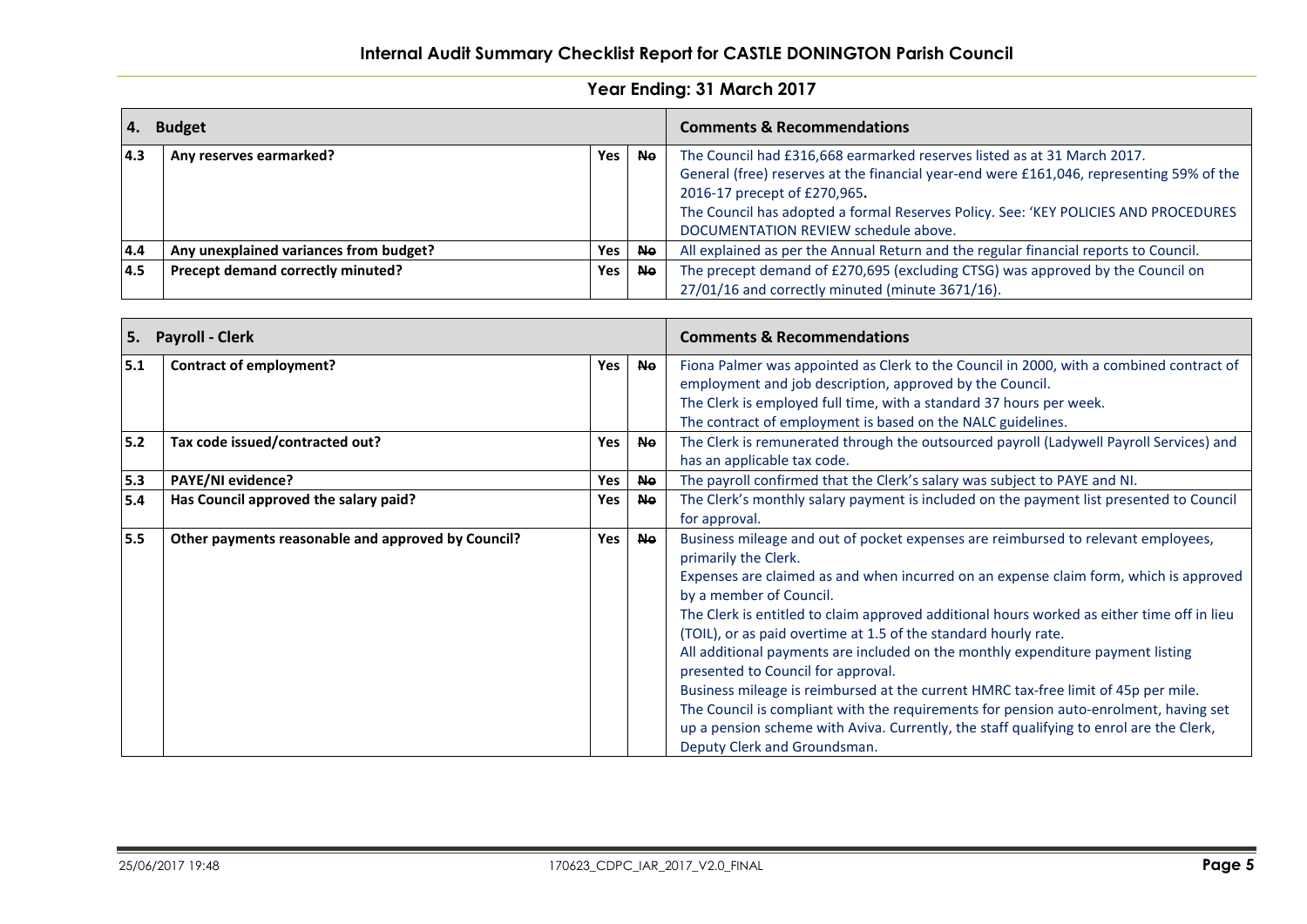| <b>6.</b> | <b>Payroll - Other</b>                                      |     |           | <b>Comments &amp; Recommendations</b>                                                                                                                                                                                                                                                                                                                                                                                                                                                                                                                                                                                                     |
|-----------|-------------------------------------------------------------|-----|-----------|-------------------------------------------------------------------------------------------------------------------------------------------------------------------------------------------------------------------------------------------------------------------------------------------------------------------------------------------------------------------------------------------------------------------------------------------------------------------------------------------------------------------------------------------------------------------------------------------------------------------------------------------|
| 6.1       | <b>Contracts of employment?</b>                             | Yes | <b>No</b> | In addition to the Clerk, the Council currently employs a Deputy Clerk, Admin Assistant,<br>Groundsman, Lengthsman and Caretaker/Bookings Officer, who were issued at the<br>commencement of employment with a contract of employment signed by either the clerk<br>or the chair and the employee.<br>New employees are normally reviewed after a 6-month probationary period.<br>All employees in post at the financial year-end have an up to date contract of<br>employment.<br>All employees are employed on a permanent basis, with variable weekly hours and are<br>paid monthly at an agreed rate per hour, based on hours worked. |
| $6.2$     | Does the Council have employers' liability cover?           | Yes | <b>No</b> | The Council has employer's liability cover of £10M.                                                                                                                                                                                                                                                                                                                                                                                                                                                                                                                                                                                       |
| 6.3       | Tax code(s) issued?                                         | Yes | <b>No</b> | The payroll confirmed that all employee salaries were subject to PAYE and NI.                                                                                                                                                                                                                                                                                                                                                                                                                                                                                                                                                             |
| 6.4       | Minimum Wage paid?                                          | Yes | <b>No</b> | All staff is paid above the applicable minimum or living wage.                                                                                                                                                                                                                                                                                                                                                                                                                                                                                                                                                                            |
| 6.5       | Disciplinary, Grievance and Complaints procedures in place? | Yes | <b>No</b> | Disciplinary and grievance procedures are included in the employees' contract of<br>employment.<br>The Council has adopted a Complaints Procedure. See: 'KEY POLICIES AND PROCEDURES<br>DOCUMENTATION REVIEW schedule above.                                                                                                                                                                                                                                                                                                                                                                                                              |

| <b>Asset Control</b> |                                                                |            | <b>Comments &amp; Recommendations</b> |                                                                                           |
|----------------------|----------------------------------------------------------------|------------|---------------------------------------|-------------------------------------------------------------------------------------------|
| 7.1                  | Does the Council keep a register of all material assets owned? | <b>Yes</b> | <b>No</b>                             | The Clerk is responsible for maintaining the manual (Excel) asset register.               |
| 7.2                  | Is the asset register up to date?                              | Yes        | <b>Ne</b>                             | The asset register was up to date as at the financial year-end.                           |
| 7.3                  | Value of individual assets included?                           | <b>Yes</b> | Ne                                    | An item will be entered individually onto the asset register based on materiality, rather |
|                      |                                                                |            |                                       | than any minimum value being applied.                                                     |
| 7.4                  | Inspected for risk and health and safety?                      | <b>Yes</b> | <b>Ne</b>                             | Weekly visual inspection of play equipment and properties by Council staff.               |
|                      |                                                                |            |                                       | Quarterly inspection of play inspection by Council staff and a councillor.                |
|                      |                                                                |            |                                       | Six monthly inspection of the Council's assets by Council staff.                          |
|                      |                                                                |            |                                       | Play equipment checked annually by ROSPA accredited inspectors.                           |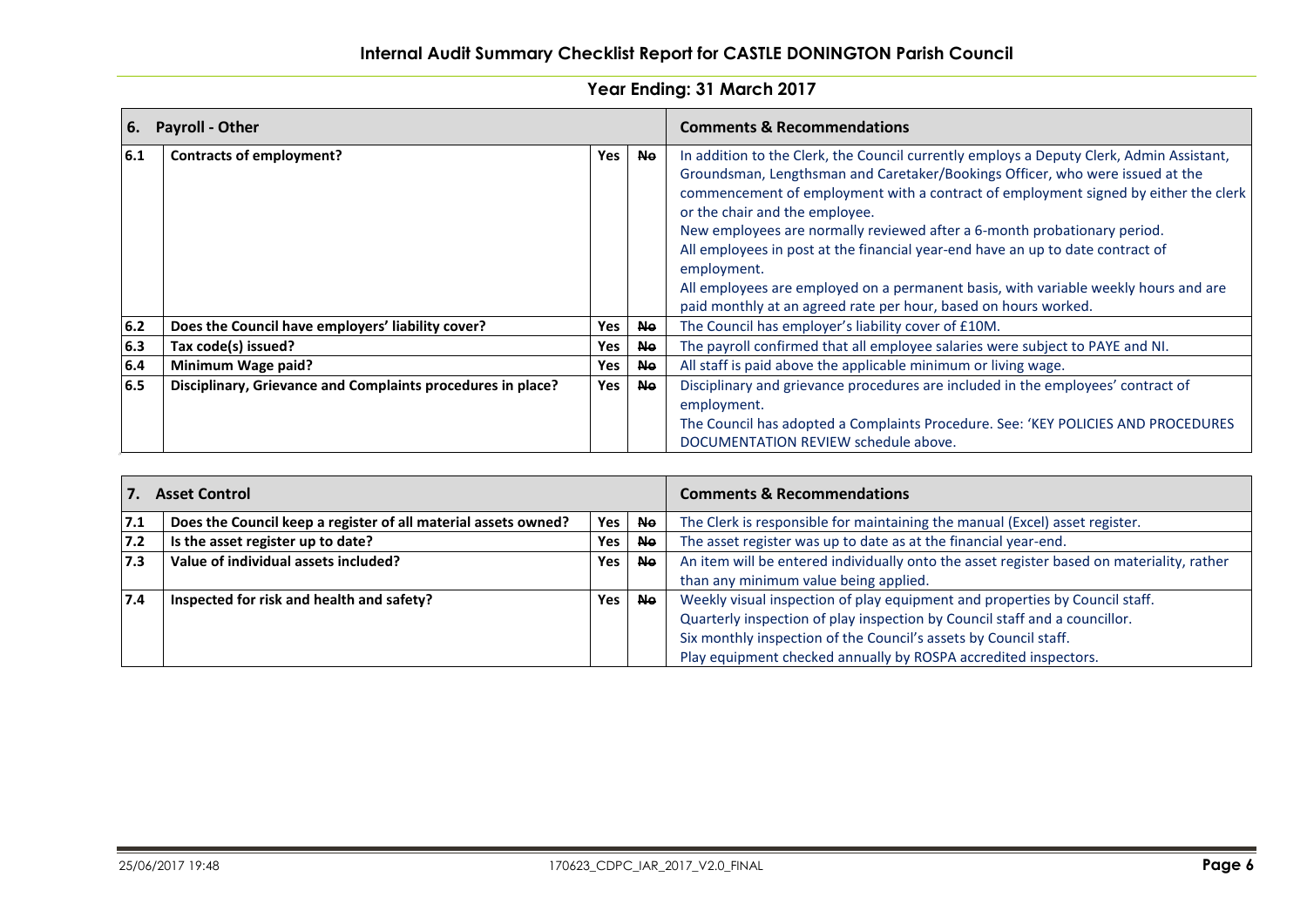| l 8. | <b>Bank Reconciliation</b>                               |            |           | <b>Comments &amp; Recommendations</b>                                                                                                                                                                                                                                                                                                                                                                                                                                                                                                                                                                                                                                                                                                                                                                                                                                |  |  |
|------|----------------------------------------------------------|------------|-----------|----------------------------------------------------------------------------------------------------------------------------------------------------------------------------------------------------------------------------------------------------------------------------------------------------------------------------------------------------------------------------------------------------------------------------------------------------------------------------------------------------------------------------------------------------------------------------------------------------------------------------------------------------------------------------------------------------------------------------------------------------------------------------------------------------------------------------------------------------------------------|--|--|
| 8.1  | Is there a bank reconciliation for each account?         | Yes        | <b>No</b> | Reconciliations are undertaken for the bank accounts held by the Council:<br>HSBC Current account; bank statements received monthly. The main account for<br>cheque, internet, DD's and salary payments.<br>HSBC Money Manager account; bank statements received monthly. Used for short term<br>savings.<br>HSBC Savings account: bank statements received monthly. Used for rolling program<br>funds i.e. earmarked reserves.<br><b>CCLA Public Sector Deposit Fund: bank statements received quarterly. Used for longer</b><br>term saving.<br>In addition, the Council has a HSBC credit card, with a limit of £1,000 and held by the<br>Clerk. It is used for making on-line purchases. Statements are received and reconciled<br>monthly.<br>Year-end bank statements or equivalent have been received for the above accounts at<br>the financial year-end.    |  |  |
| 8.2  | Reconciliation carried out on receipt of statement?      | Yes        | <b>Ne</b> | All statements are reconciled individually upon receipt.                                                                                                                                                                                                                                                                                                                                                                                                                                                                                                                                                                                                                                                                                                                                                                                                             |  |  |
| 8.3  | Any unexplained balancing entries in any reconciliation? | Yes        | <b>Ne</b> | All balancing entries fully explained.                                                                                                                                                                                                                                                                                                                                                                                                                                                                                                                                                                                                                                                                                                                                                                                                                               |  |  |
| 8.4  | Is the bank mandate up to date?                          | <b>Yes</b> | <b>Ne</b> | It is understood that the HSBC bank mandate was updated following the May 2015 local<br>elections, nominating all councillors as authorised signatories, with any 2 to sign.<br>The Clerk is an authorised signatory, but would only sign cheques in an emergency.<br>The Clerk is also recognised by the bank for administrative and communication purposes.<br>The bank mandate is maintained by the Clerk and amended by the Council as and when<br>required e.g. a change of Councillor.<br>The Council signatories on the bank mandate submitted were still all Council members at<br>the end of the current financial year, apart from once councillor who had resigned and<br>whose replacement as a councillor would need to be included on the mandate. The Clerk<br>is currently actioning the changes to the mandate to remove and add these councillors. |  |  |

| <b>Year-End Procedures</b><br>l 9.                             |            | <b>Comments &amp; Recommendations</b> |                                                                                                                                                                                                       |
|----------------------------------------------------------------|------------|---------------------------------------|-------------------------------------------------------------------------------------------------------------------------------------------------------------------------------------------------------|
| Year-end accounts prepared on correct accounting basis?        | Yes        | <b>Ne</b>                             | Day to day and year-end accounts are prepared on an Income & Expenditure basis.                                                                                                                       |
| <b>Bank statements and ledger reconcile?</b>                   | Yes        | <b>Ne</b>                             | A full reconciliation of each bank statement to the corresponding account in the ledger as<br>at 31 <sup>st</sup> March was prepared and reviewed and will be approved by the Council on<br>29/06/17. |
| Underlying financial trail from records to presented accounts? | <b>Yes</b> | <b>No</b>                             | The Scribe accounting system provides a satisfactory audit trail to the underlying financial<br>records.                                                                                              |
|                                                                |            |                                       |                                                                                                                                                                                                       |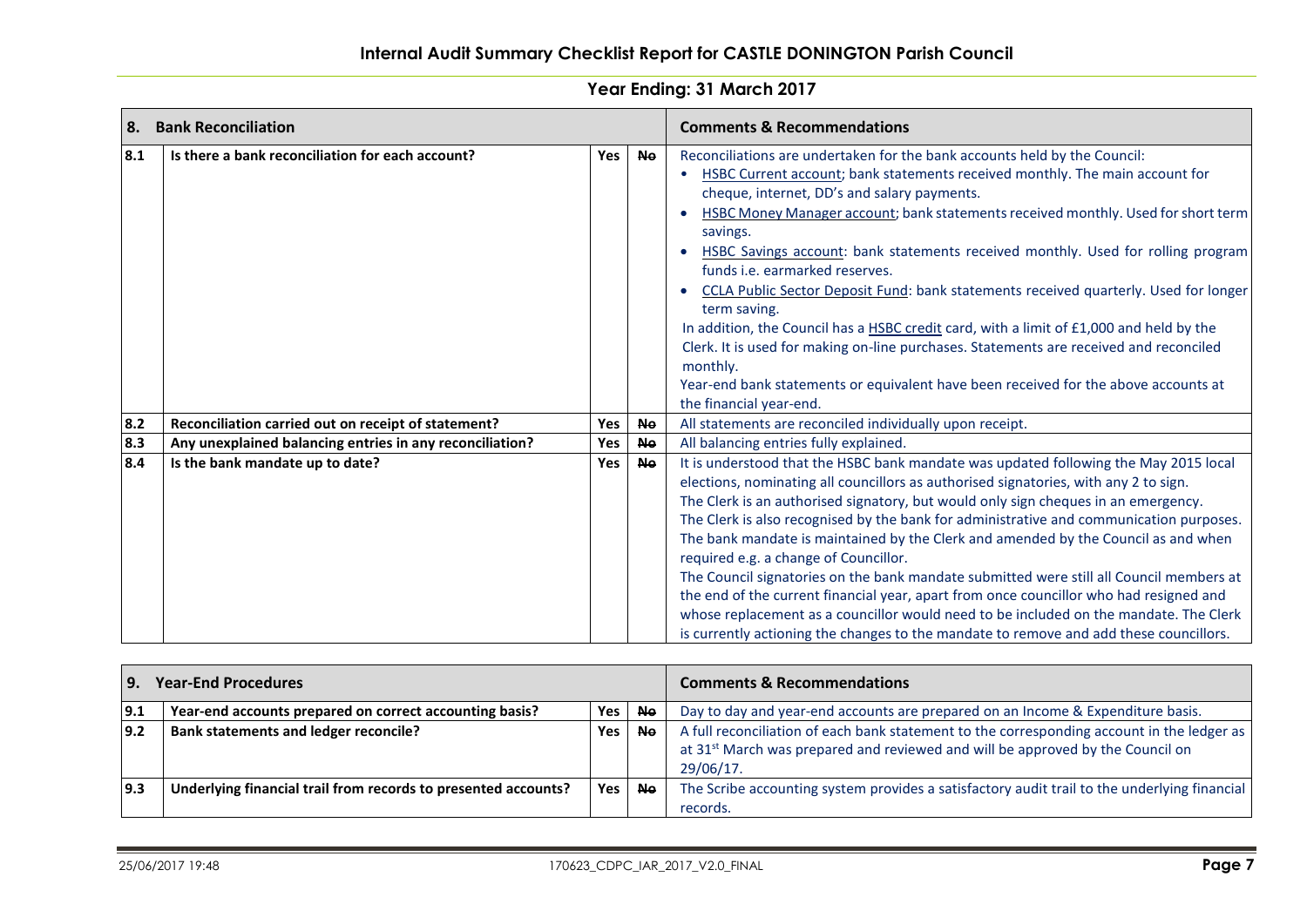# **Internal Audit Summary Checklist Report for CASTLE DONINGTON Parish Council**

| <b>Year-End Procedures</b><br>l 9. |                                                                                 | <b>Comments &amp; Recommendations</b> |  |                                                                                      |  |
|------------------------------------|---------------------------------------------------------------------------------|---------------------------------------|--|--------------------------------------------------------------------------------------|--|
| 9.4                                | Where applicable, debtors and creditors properly recorded?<br>Yes<br><b>No</b>  |                                       |  | Debtors and creditors are recorded separately and correctly in the accounts.         |  |
|                                    |                                                                                 |                                       |  | Default payment terms for debtors are 30 days.                                       |  |
|                                    |                                                                                 |                                       |  | Default payment terms for creditors are 30 days.                                     |  |
|                                    |                                                                                 |                                       |  | There were no unexplained overdue debtors or creditors at the financial year-end.    |  |
| 9.5                                | Has Council agreed, signed and minuted sections 1 &2 of the<br>Yes<br><b>No</b> |                                       |  | Section 1-Annual Governance Statement to be signed by the Council chair on 29/06/17. |  |
|                                    | <b>Annual Return?</b>                                                           |                                       |  | Section 2-Accounting Statements to be signed by the Council chair on 29/06/17.       |  |

| <b>10.</b> |                                                                                                      | <b>Miscellaneous</b>                                       |                                                                                   |                                                                                                                                                                                                                                                                                                                                                             | <b>Comments &amp; Recommendations</b>                                                                                                                               |  |
|------------|------------------------------------------------------------------------------------------------------|------------------------------------------------------------|-----------------------------------------------------------------------------------|-------------------------------------------------------------------------------------------------------------------------------------------------------------------------------------------------------------------------------------------------------------------------------------------------------------------------------------------------------------|---------------------------------------------------------------------------------------------------------------------------------------------------------------------|--|
| 10.1       | Have points raised at the last internal audit been addressed?                                        |                                                            | The report from the previous internal auditor made 2 minor recommendations, which |                                                                                                                                                                                                                                                                                                                                                             |                                                                                                                                                                     |  |
|            |                                                                                                      | <b>Ref Action Recommended</b>                              |                                                                                   |                                                                                                                                                                                                                                                                                                                                                             | have been actioned as applicable by the Clerk and these actions discussed and agreed<br>with the current internal auditor.                                          |  |
|            |                                                                                                      |                                                            | Yes                                                                               | <b>Ne</b>                                                                                                                                                                                                                                                                                                                                                   |                                                                                                                                                                     |  |
| 10.2       |                                                                                                      | Has the Council adopted a Code of Conduct since July 2012? | <b>Yes</b>                                                                        | <b>No</b>                                                                                                                                                                                                                                                                                                                                                   | The Council has adopted a Code of Conduct.<br>See: 'KEY POLICIES AND PROCEDURES DOCUMENTATION REVIEW schedule above.                                                |  |
| 10.3       | Is eligibility for the General Power of Competence properly<br><b>Yes</b><br><b>No</b><br>evidenced? |                                                            |                                                                                   | n/a                                                                                                                                                                                                                                                                                                                                                         |                                                                                                                                                                     |  |
| 10.4       |                                                                                                      | Are all electronic files backed up?                        | <b>Yes</b>                                                                        | <b>No</b>                                                                                                                                                                                                                                                                                                                                                   | Electronic files are backed up by the Clerk to the Cloud, via the Council's IT support<br>contractors (SCIT), with a secondary back up to a hard disk by the Clerk. |  |
| 10.5       | Do arrangements for the public inspection of records exist?<br>Yes<br><b>No</b>                      |                                                            |                                                                                   | Information on how to access Council records is provided on the Council website.<br>The Model Publication Scheme has been adopted. See 'KEY POLICIES AND PROCEDURES<br>DOCUMENTATION REVIEW' above.<br>Key documents of Council are to be uploaded onto the Council's new website in 2017.<br>Notice of audit displayed as per external audit instructions. |                                                                                                                                                                     |  |
|            |                                                                                                      |                                                            |                                                                                   |                                                                                                                                                                                                                                                                                                                                                             | Outside of this period, inspection of records can be undertaken by prior appointment.                                                                               |  |

| 11. Charities |                                                               | <b>Comments &amp; Recommendations</b> |           |                                                                                          |
|---------------|---------------------------------------------------------------|---------------------------------------|-----------|------------------------------------------------------------------------------------------|
| 11.1          | Charities reported and accounted separately?                  | Yes                                   | Ne.       | The Council does not currently act as trustee for any charity and is not responsible for |
|               |                                                               |                                       |           | managing any trust funds or assets.                                                      |
| 11.2          | Have the Charity accounts been separately audited?            | <b>Yes</b>                            | <b>No</b> | N/A                                                                                      |
| 11.3          | Have the Charity accounts and Annual Return been filed within | <b>Yes</b>                            | <b>No</b> | N/A                                                                                      |
|               | the legal time limits?                                        |                                       |           |                                                                                          |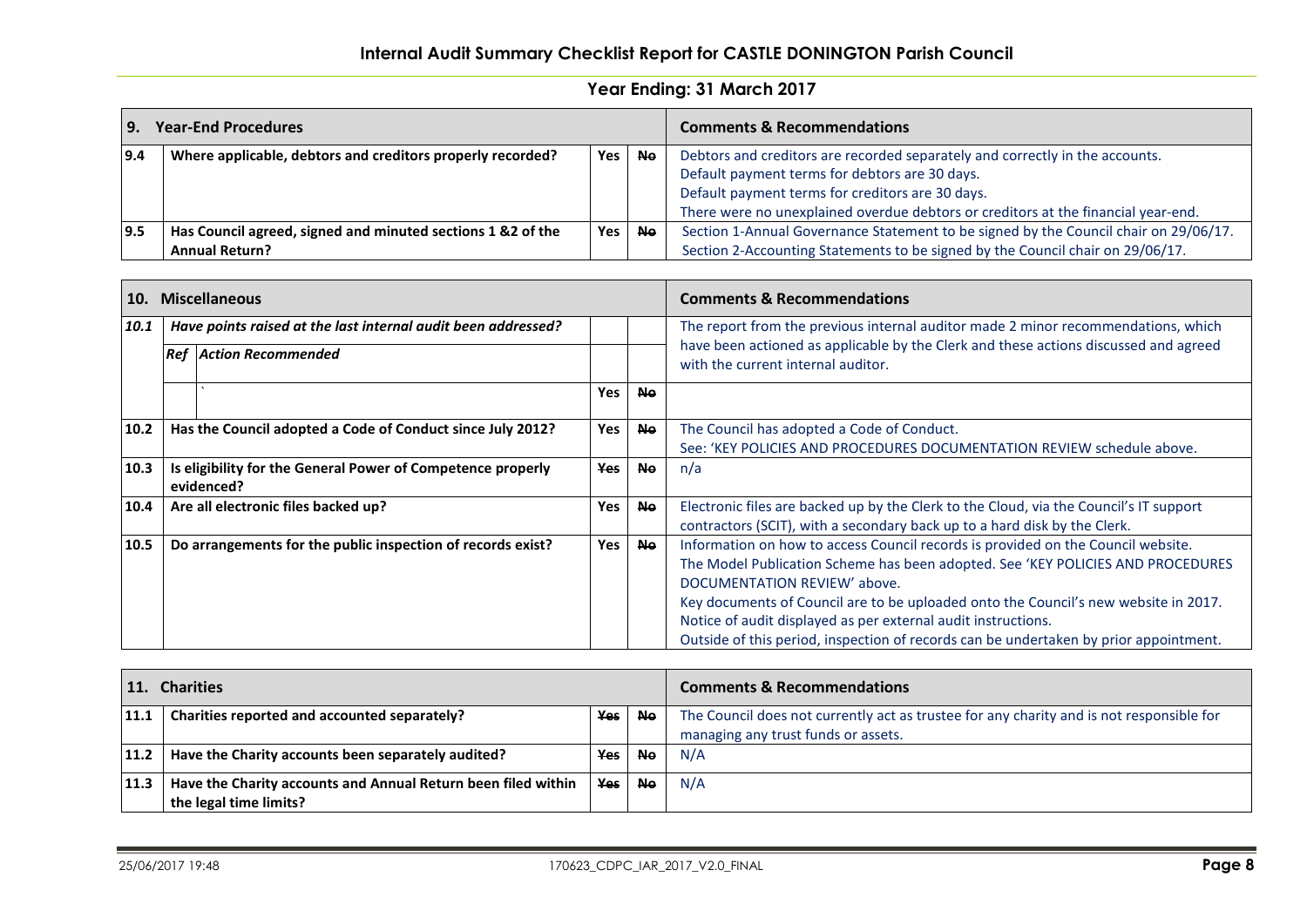# **Internal Audit Summary Checklist Report for CASTLE DONINGTON Parish Council**

| 12.    | <b>Burial Authorities</b>                                       |            | <b>Comments &amp; Recommendations</b> |                                                                                          |
|--------|-----------------------------------------------------------------|------------|---------------------------------------|------------------------------------------------------------------------------------------|
| 12.1   | All money received corresponds with the number of               | <b>Yes</b> | <b>Ne</b>                             | Effective controls are in place to ensure that interment fees received reconcile to the  |
|        | burials/cremations recorded and memorial permits issued?        |            |                                       | internments recorded and permits issued.                                                 |
| $12.2$ | Are fees levied in accordance with the Council's approved scale | Yes        | <b>Ne</b>                             | Fees levied are as per the Council's approved scale of fees and reviewed annually.       |
|        | of fees and charges?                                            |            |                                       | <b>RECOMMENDATION:</b>                                                                   |
|        |                                                                 |            |                                       | That having reviewed the fees annually, the Council considers uploading them onto the    |
|        |                                                                 |            |                                       | Council's new website.                                                                   |
| 12.3   | Have all statutory books been kept safe and up to date? If      | <b>Yes</b> | <b>No</b>                             | Statutory books kept in in a locked fireproof safe in the Parish Office.                 |
|        | electronic copies are held, are these backed up regularly?      |            |                                       | Currently there are no electronic copies of these statutory books.                       |
| 12.4   | Do all internment of ashes have a certificate of cremation?     | Yes        | <b>Ne</b>                             | A certificate of interment is requested in all cases, from the undertaker or the family. |
| 12.5   | Have the necessary permits, permissions, and transfer of        | Yes        | <b>No</b>                             | The Institute of Cemetery and Crematoria Management (ICCM) guidance and templates        |
|        | Exclusive Burial Right (EBR) been completed correctly,          |            |                                       | are applied by the Clerk.                                                                |
|        | documented and approved?                                        |            |                                       |                                                                                          |

| 13.            | <b>Income Controls</b>                                                          |            |                                                             | <b>Comments &amp; Recommendations</b>                                                                                                                                                                                                                                                                                                                                                                       |  |
|----------------|---------------------------------------------------------------------------------|------------|-------------------------------------------------------------|-------------------------------------------------------------------------------------------------------------------------------------------------------------------------------------------------------------------------------------------------------------------------------------------------------------------------------------------------------------------------------------------------------------|--|
| 13.1           | Is income properly recorded and promptly banked?<br><b>Yes</b><br><b>Ne</b>     |            | The Clerk is responsible for recording all income received. |                                                                                                                                                                                                                                                                                                                                                                                                             |  |
|                |                                                                                 |            |                                                             | Receipts are issued for cash payments received, wherever possible.                                                                                                                                                                                                                                                                                                                                          |  |
|                |                                                                                 |            |                                                             | Cash and cheques are usually banked monthly at the HSBC branch in Castle Donington.                                                                                                                                                                                                                                                                                                                         |  |
| $ 13.2\rangle$ | Does the precept recorded agree to the Council Tax authority's<br>notification? | Yes        | <b>Ne</b>                                                   | The precept and CTSG were received in the following instalments and recorded in the<br>accounts:<br>April 2016: £135,347.50 (50.0% of annual precept), + £2,358.50 (50.0% CTSG).<br>September 2016: £135,347.50 (50.0% of annual precept), + £2,358.50 (50.0% CTSG)<br>The total precept received for 2016-17 was £270,695.00, plus a total CTSG payment of<br>£4,717.00, agreed to the NWLDC notification. |  |
| 13.3           | Are security controls over cash adequate and effective?                         | <b>Yes</b> | <b>Ne</b>                                                   | The Clerk is responsible for receiving, balancing and reconciling all cash and cheques                                                                                                                                                                                                                                                                                                                      |  |
|                |                                                                                 |            |                                                             | received.                                                                                                                                                                                                                                                                                                                                                                                                   |  |
|                |                                                                                 |            |                                                             | Cash and cheques received are kept in the locked fireproof safe in the Parish Office.                                                                                                                                                                                                                                                                                                                       |  |

| 14.<br><b>Petty Cash</b> |                                                                                              | <b>Comments &amp; Recommendations</b> |           |                                                                                                                                               |
|--------------------------|----------------------------------------------------------------------------------------------|---------------------------------------|-----------|-----------------------------------------------------------------------------------------------------------------------------------------------|
|                          | $ 14.1 $ is all petty cash spent recorded and supported by VAT receipts<br>where applicable? | Yes                                   | l No      | The Clerk does not hold a specific petty cash float but can utilise the Council's HSBC credit<br>card where applicable (see section 8 above). |
|                          | $14.2$   Is petty cash expenditure reported to Council?                                      | <b>Yes</b>                            | <b>Ne</b> | $N/A$ .                                                                                                                                       |
|                          | $14.3$   Is petty cash reimbursement carried out regularly?                                  | <b>Yes</b>                            | <b>Ne</b> | $N/A$ .                                                                                                                                       |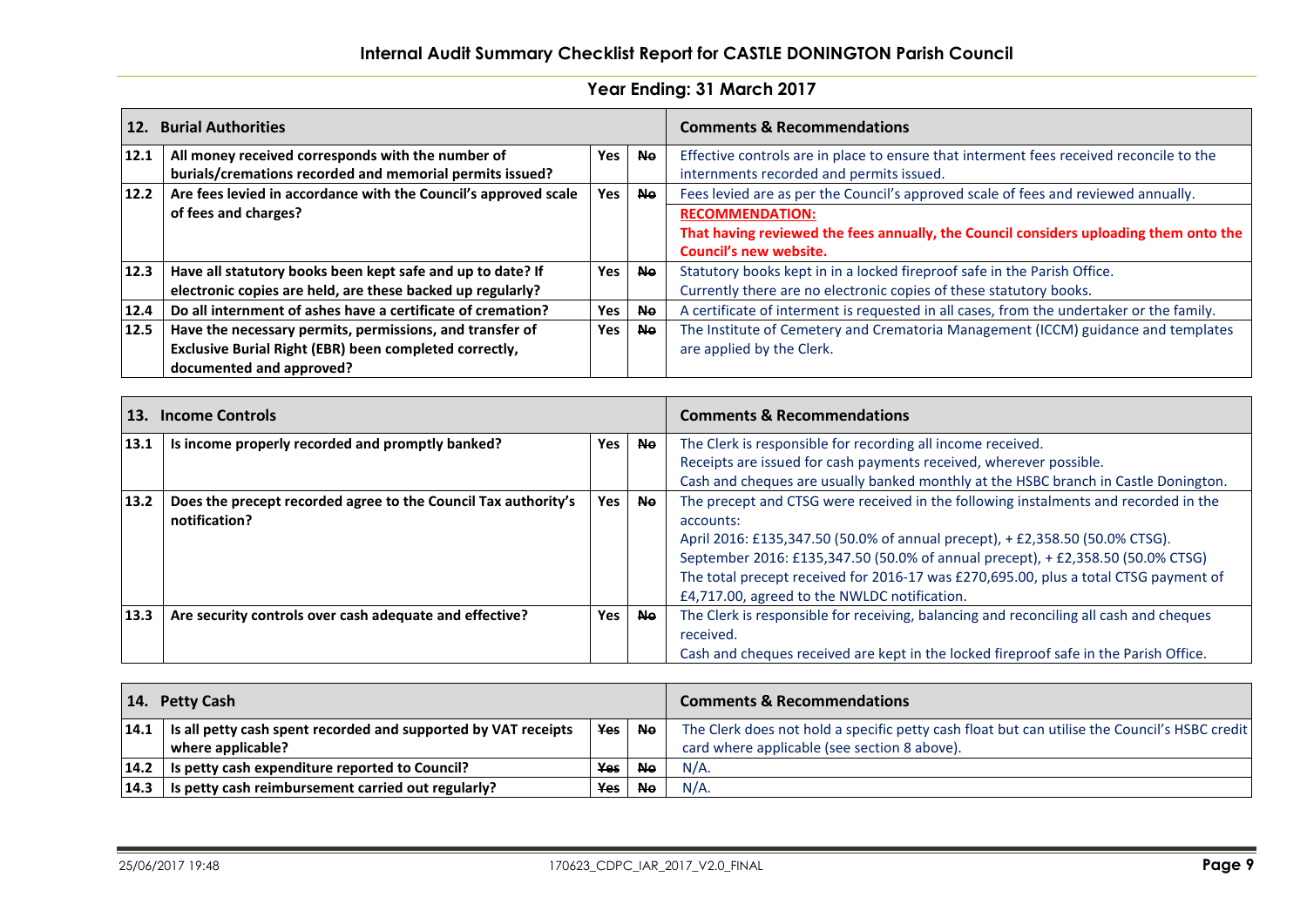| <b>Transaction Spot Check</b>    |                                                 |                                         |                                       |                               |                                           |                                                           |                                                        |                                |  |
|----------------------------------|-------------------------------------------------|-----------------------------------------|---------------------------------------|-------------------------------|-------------------------------------------|-----------------------------------------------------------|--------------------------------------------------------|--------------------------------|--|
| Check No.                        | 1                                               | $\overline{2}$                          | 3                                     | 4                             | 5                                         | 6                                                         | $\overline{\phantom{a}}$                               | 8                              |  |
| <b>Transaction type</b>          | Purchase invoice                                | Purchase invoice                        | <b>Purchase invoices</b>              | Purchase invoice              | Purchase invoice                          | Payroll                                                   | Reimbursement                                          | Precept                        |  |
| Supplier/Customer                | <b>Crown Surveillance</b><br>Ltd                | <b>R</b> Parker                         | <b>Ulyett Landscapes</b><br>Ltd       | Streetscape                   | <b>Spencer Birch</b>                      | <b>Fiona Palmer</b>                                       | <b>Castle Donington</b><br><b>Community Library</b>    | <b>NW Leics DC</b>             |  |
| <b>Invoice/Transaction No.</b>   | 7713                                            | 05/07/16                                | 47073 & 47269                         | 4132 & 4139                   | CDB/0012                                  | Oct-16 Pay                                                |                                                        |                                |  |
| <b>Invoice/Transaction Date</b>  | 24/05/16                                        | 05/07/16                                | 30/07/16 &<br>31/08/16                | 30/09/16 & 17/10/16           | 20/03/17                                  | 31/10/16                                                  | 31/01/17                                               |                                |  |
| Goods/Services Supplied          | Install cameras-Spittal<br>Park pavilion        | <b>Exterior painting-</b><br>CD library | Grounds<br>maintenance-<br>Jul/Aug-16 | Gym equipment-Spittal<br>Park | Hillside car park rent:<br>25/03-28/09-17 | monthly pay                                               | Reimbursement of<br>expenditure paid by<br><b>CDPC</b> | 2016-17 Precept                |  |
| <b>Ledger Date</b>               | 20/07/16                                        | 03/07/16                                | 14/09/16                              | 20/10/16                      | 28/03/17                                  | 21/10/16                                                  | 31/01/17                                               | 09/04/16                       |  |
| <b>Ledger Reference</b>          | 236                                             | 201                                     | 304 & 305                             | 363                           | 641                                       | 390                                                       | 186                                                    | $\overline{7}$                 |  |
| <b>Item/Budget Heading</b>       | Cemetery<br>improvement                         | Library provision                       | Grounds contract<br>maintenance       | <b>Play Equipment Repairs</b> | <b>Catholic Car Park</b>                  | <b>Admin salaries</b>                                     | Library provision                                      | Precept                        |  |
| <b>Payment Method</b>            | <b>BACS</b>                                     | <b>BACS</b>                             | <b>BACS</b>                           | <b>BACS</b>                   | cheque                                    | <b>BACS</b>                                               | cheque                                                 | <b>BACS</b>                    |  |
| Ref/Cheque No.                   | 20/07/16                                        | 11/07/16                                | 14/09/16                              | 26/10/16                      | 104874                                    | 21/10/16                                                  |                                                        |                                |  |
| <b>Authorised By</b>             | Council                                         | Council                                 | Council                               | Council                       | Council                                   | Council                                                   | Council                                                | Council                        |  |
| <b>Order Minute Ref/Signed</b>   | Email order 19/04/16                            | Quote 04/06/16                          | contract                              | Quote 29/07/16                | Rental agreement                          | ÷.                                                        |                                                        |                                |  |
| <b>Delivery Evidence</b>         | Groundsman check                                | Groundsman check                        | Completion report                     | Groundsman check              | Rent paid                                 | payslip                                                   | Cheque paid in                                         | <b>Funding received</b>        |  |
| <b>Payment Minute Ref</b>        | 3758/16                                         | 3772/16                                 | 3786/16                               | 3797/16                       | 3869/17                                   | 3797/16 *                                                 | <b>Receipts Not</b><br>minuted                         | <b>Receipts Not</b><br>minuted |  |
| <b>Insurance Value</b>           | £5982.00                                        | n/a                                     | n/a                                   | £10156.00                     | n/a                                       | n/a                                                       | n/a                                                    | n/a                            |  |
| <b>Payments Date</b>             | 20/07/16                                        | 11/07/16                                | 14/09/16                              | 26/10/16                      | 06/04/17                                  | 21/10/16                                                  | 31/01/17                                               | 29/04/16                       |  |
| <b>Payment Value</b>             | £7178.40                                        | £1000.00                                | £10731.60                             | £13231.20                     | £643.07                                   | £2229.37                                                  | £3085.83                                               | £135347.50                     |  |
| <b>Bank Account Paid From/In</b> | 40217840                                        | 40217840                                | 40217840                              | 40217840                      | 40217840                                  | 40217840                                                  | 40217840                                               | 40217840                       |  |
| <b>Statement No.</b>             | 975                                             | 973                                     | 979                                   | 985                           | $4(2017-18)$                              | 984                                                       | 996                                                    | 962                            |  |
| <b>Statement Value</b>           | £7178.00                                        | £1000.00                                | £10731.60                             | £13231.20                     | £643.07                                   | £2229.37                                                  | £3085.83                                               | £137706.00*                    |  |
| <b>Timely Payment</b>            | $\sqrt{ }$                                      | $\sqrt{ }$                              | $\sqrt{ }$                            | $\sqrt{ }$                    | $\sqrt{ }$                                | $\sqrt{ }$                                                | $\sqrt{ }$                                             |                                |  |
| <b>VAT Recorded</b>              | £1196.40                                        | £0 (not VAT reg)                        | £1788.60                              | £2205.20                      | £0 (VAT exempt)                           | n/a                                                       | n/a                                                    | £0 (VAT exempt)                |  |
| S137 Recorded in Ledger          | n/a                                             | n/a                                     | n/a                                   | n/a                           | n/a                                       | n/a                                                       | n/a                                                    | n/a                            |  |
| <b>S137 Minuted</b>              | n/a                                             | n/a                                     | n/a                                   | n/a                           | n/a                                       | n/a                                                       | n/a                                                    | n/a                            |  |
| <b>Notes</b>                     | Orig chq 104793<br>cancelled-BACS paid<br>asset | <b>Balance payment</b>                  |                                       | asset                         |                                           | * = salaries not listed<br>in minutes, as an<br>oversight |                                                        | $*=$ ££2358.50<br><b>CTSG</b>  |  |
| Pass                             | $\sqrt{ }$                                      | $\sqrt{ }$                              | $\sqrt{ }$                            | $\sqrt{ }$                    | $\sqrt{ }$                                | $\sqrt{ }$                                                | $\sqrt{ }$                                             | $\sqrt{ }$                     |  |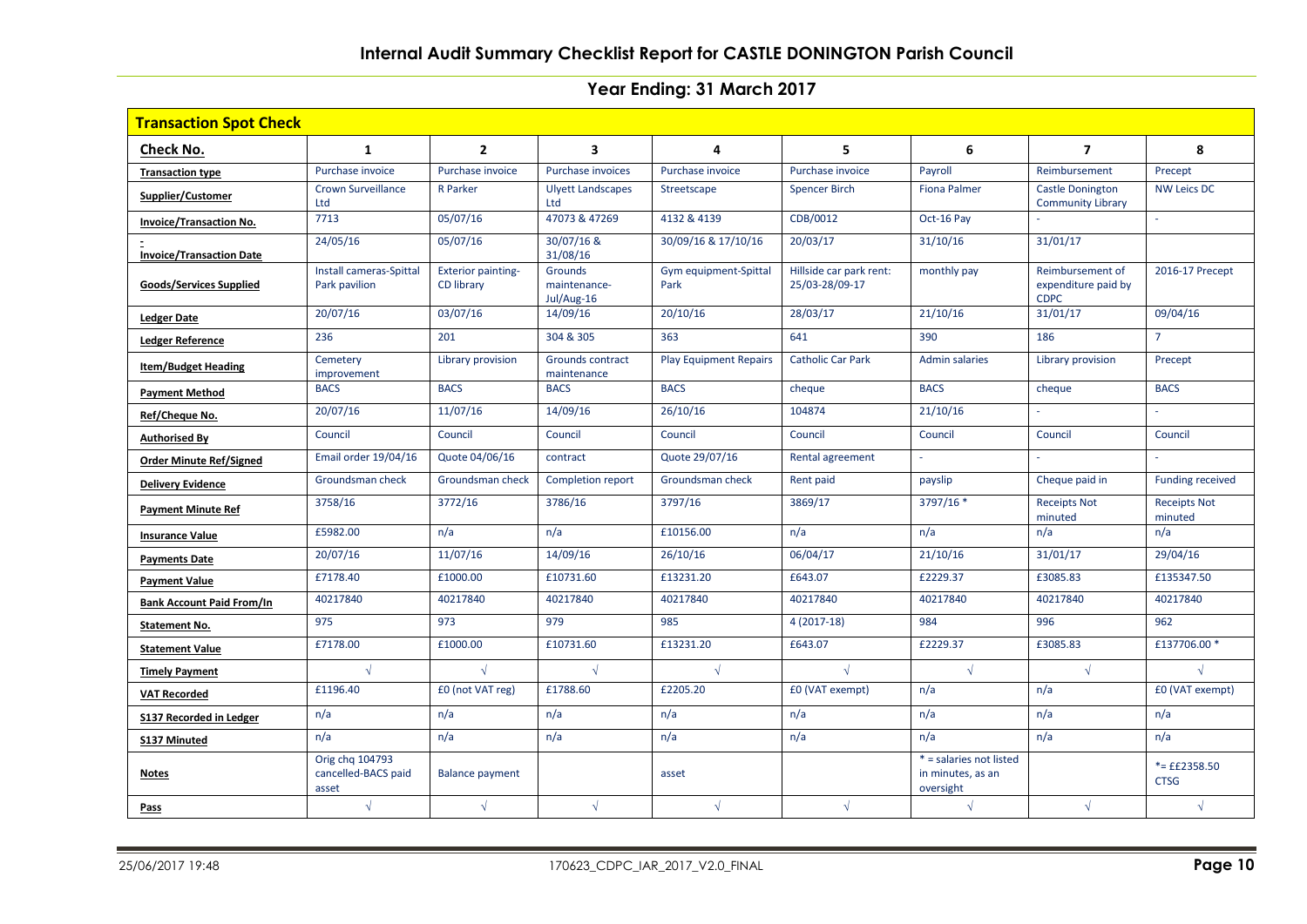#### **Any further comments**

From experience, it is expected that when undertaking an initial internal audit, some recommendations will need to be made. Such recommendations are then presented to the Council with the aim of improving the existing level of internal control, rather than implying that any inherent and significant weaknesses exist. Castle Donington Parish Council fits into this category, in that the small number of recommendations made in this initial report should be considered as Opportunities for Improvement (OFI) recommendations. They primarily relate to policies, procedures and documentation, rather than financial matters.

Overall, the accounts and other records of the Council are maintained to a satisfactory level and this report reflects positively on the quality and standard of work of the Clerk to the Council.

The overall internal audit assurance rating is**: GOOD.**

#### **Acknowledgments**

The help and co-operation of Fiona Palmer, Clerk to the Council is much appreciated by the internal auditor.

|                                    | (signed)                        | (print)                  |
|------------------------------------|---------------------------------|--------------------------|
| Internal audit carried out by      | Hill William                    | <b>Richard Willcocks</b> |
| Audit type (delete as appropriate) | <b>INTERIM</b><br><b>ANNUAL</b> |                          |
| <b>Date</b>                        | 25/06/2017                      |                          |

| For internal auditor's use only                      |            |  |  |  |  |
|------------------------------------------------------|------------|--|--|--|--|
| Section 4 of Annual Return form completed and signed | 23/05/2017 |  |  |  |  |
| Internal audit report/letter sent to Council         | 25/06/2017 |  |  |  |  |